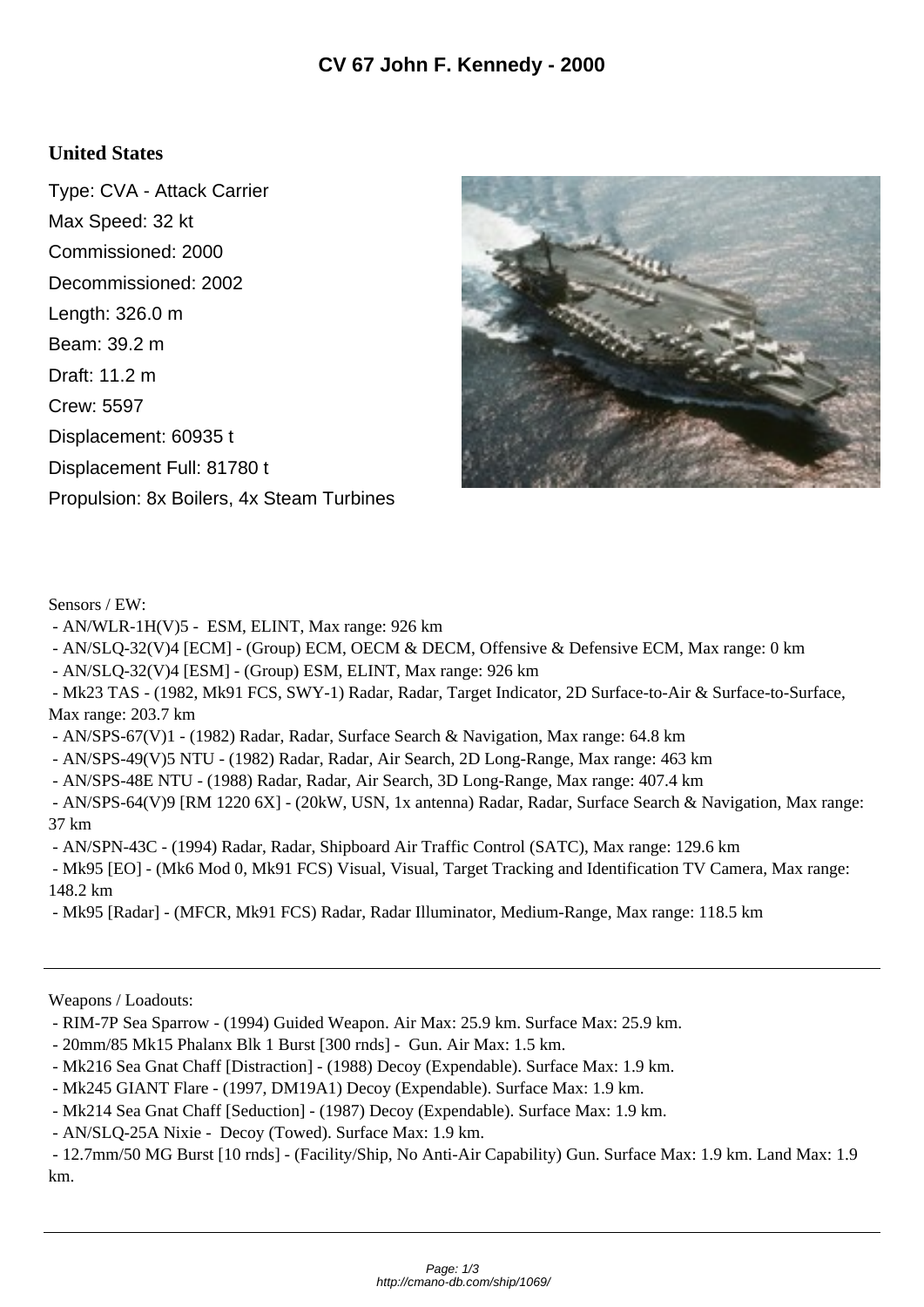OVERVIEW: The Kitty Hawk class su[percarriers of the United States Navy were](http://cmano-db.com/ship/1069/) an incremental improvement on the Forrestal-class vessels.The biggest differences from the Forrestals are greater length, and a different placement of elevators; two are forward of the island, one is aft of the island and another on the portside stern.

DETAILS: Three different shipyards were used to construct the ships. Kitty Hawk was built at New York Shipbuilding Corporation, Constellation at New York Naval Shipyard, America and John F. Kennedy at Newport News Shipbuilding. John F. Kennedy is similar to the earlier units in flightdeck arrangement and propulsion, but has enough differences that she is often placed in her own class. Propulsion consisted of four Westinghouse geared turbines, 280,000 shp, four shafts with eight 1,200 pounds per square inch (8,300 kPa) Foster Wheeler boilers.

The first three units were constructed with a Terrier surface to air missile system. The supporting missile launchers and AN/SPG-55 radars consumed a large amount of space, while at the same time duplicating the capabilities of the air defence escorts, and were later removed. John F. Kennedy did not have Terrier and was built with the shorter ranged Sea Sparrow, Basic Point Defense Missile System (BPDMS). All were eventually equipped with NATO Sea Sparrow (NSSM) and Phalanx CIWS for self-defense. In 2001, Kitty Hawk received two Rolling Airframe Missile launchers replacing the forward Sea Sparrow and Phalanx CIWS equipment.The SLQ-32 Electronic Warfare Suite was added as part of the Service Life Extension Program (SLEP) on Kitty Hawk and Constellation.

America had several differences from the lead units of the class. Instead of two forward anchors, one on each side, America had no starboard anchor and an additional anchor astern, a change made to accommodate the AN/SQS-23 sonar. America was the only post-World War II U.S. carrier to be built with sonar, though it was removed in the early 1980s. She also had a narrow smokestack compared to prior units.

John F. Kennedy (CV-67) was originally scheduled to be the fourth Kitty Hawk-class carrier, but because she received so many modifications during construction, she formed her own ship class and is often listed as a single-vessel class. Kennedy had similar design changes regarding the anchors to accommodate a sonar array, but the sonar was never installed. There were also plans to make her nuclear powered, but since Congress would not authorize it, Kennedy was constructed as a conventionally powered carrier. Her smokestack is also different and tilts outboard to send stack gas away from the flight deck. The angled end of the waist is also different from the other Kitty Hawks, bearing a closer resemblance to that of the Nimitz class. Kennedy is also 17 feet (5.2 m) shorter in length than the other Kitty Hawk-class carriers.

TYPE: Aircraft Carrier (CV).

SPECIFICATIONS: Displacement: 81,780 tons full load || Length: 1,069 ft (326 m) || Beam: 282 ft (86 m) || Draft: 38 ft (12 m) || Installed power: 280,000 shaft horsepower || Propulsion: Westinghouse geared steam turbines, (8) steam boilers, (4) shafts; 280,000 shp || Crew: 3,150 || Air Wing Crew: 2,480.

PERFORMANCE: Speed: 32 knots (59 km/h) || Range: 12,000 miles (19,300 km)

SENSORS: AN/SPN-43A Shipboard ATC || AN/SPS-10B Surface Search Radar || AN/SPS-48C Long Range 3D Air Search Radar || AN/SPS-49 Long Range 2D Air Search Radar ||Furuno Radar || AN/WLR-11 Radar Warning Receiver || AN/WLR-1G ESM || AN/SLQ-17 Offensive/Defensive ECM || MK-95 Electo Optic.

ARMAMENT: (24) Sea Sparrows and RIM-116 Rolling Airframe Missiles || (3-4) Phalanx CIWS.

AIRCRAFT: Up to 90 aircraft.

SHIPS BUILT: Kitty Hawk (CV-63) || Constellation (CV-64) || America (CV-66) || John F. Kennedy (CV-67).